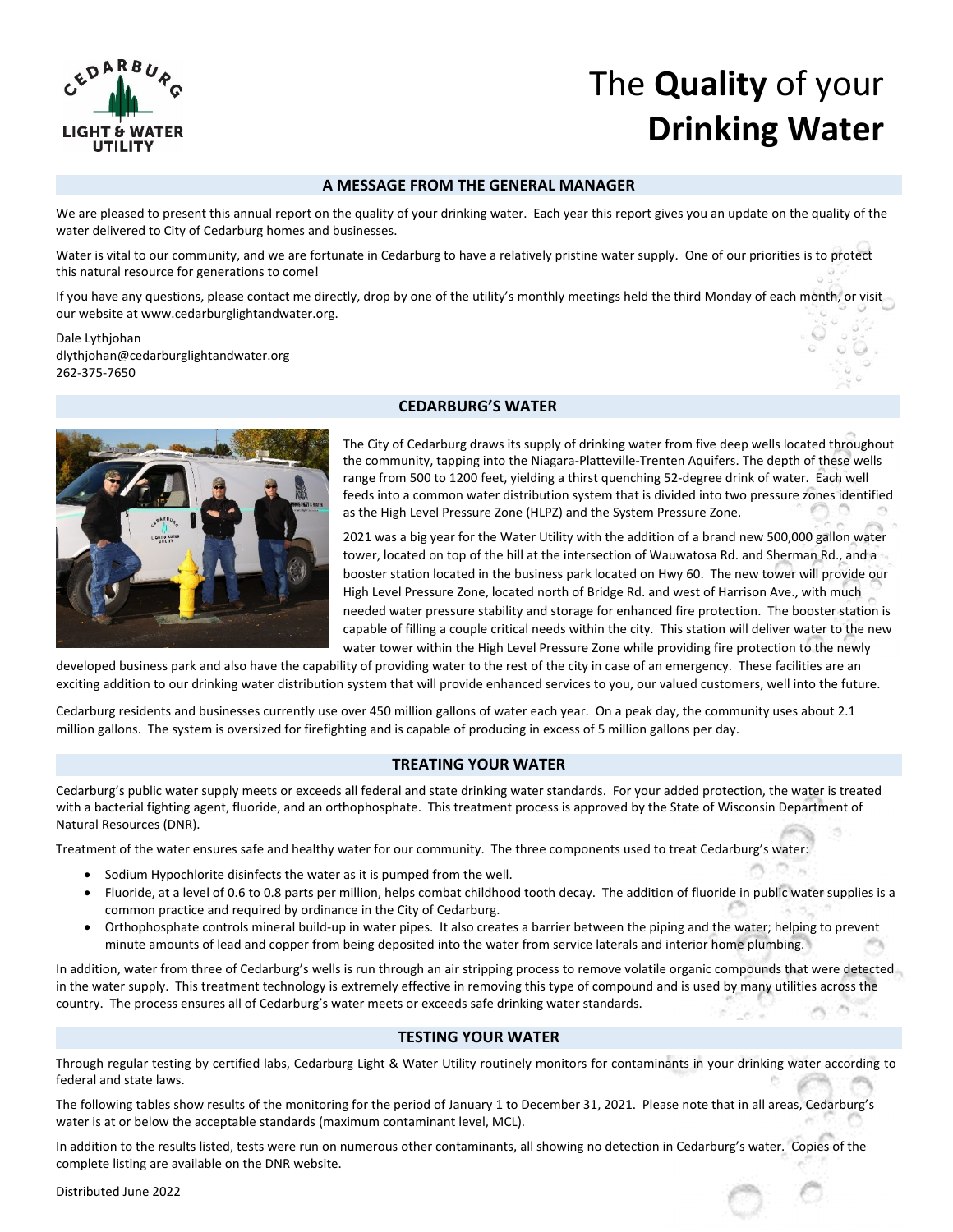|             | <b>TEST RESULTS DEFINITIONS</b>                                              |
|-------------|------------------------------------------------------------------------------|
| AL          | <b>ACTION LEVEL</b> – the concentration of a contaminant which, if exceeded, |
|             | triggers treatment or other requirements which a water system must follow.   |
| <b>MCL</b>  | <b>MAXMIMUM CONTAMINANT LEVEL</b> – the highest level of a contaminant       |
|             | that is allowed in drinking water. MCLs ensure that drinking water does not  |
|             | pose either a short-term or long-term health risk. EPA sets MCLs at levels   |
|             | that are economically and technologically feasible.                          |
| <b>MCLG</b> | <b>MAXIMUM CONTAMINANT LEVEL GOAL</b> – the level of a contaminant in        |
|             | drinking water below which there is no known or expected risk to health.     |
| <b>MFL</b>  | <b>MILLION FIBERS PER LITER</b>                                              |
| mpl         | <b>MICROGRAMS PER LITER</b>                                                  |
| mrem/year   | <b>MILLIREMS PER YEAR</b> $-$ a measure of radiation absorbed by the body.   |
| <b>ND</b>   | <b>NOT DETECTED</b>                                                          |
| <b>NTU</b>  | <b>NEPHELOMETRIC TURBIDITY UNITS</b>                                         |
| pCi/I       | PICOCURIES PER LITER - a measure of radioactivity                            |
| ppm         | <b>PARTS PER MILLION</b> – or milligrams per liter (mg/l)                    |
| ppb         | <b>PARTS PER BILLION</b> – or micrograms per liter (ug/l)                    |



It is also important to understand that water containing contaminants below the MCL does not pose a short-term or long-term health risk, as stated by the EPA. All contaminants fall below the MCL in the public water supply distributed to Cedarburg Light & Water customers.

Some people may be more vulnerable to contaminants in drinking water than the general population. For example, Immuno-compromised individuals, such as those undergoing chemotherapy, having received an organ transplant, having been diagnosed with HIV/AIDS or other immune system disorder, or some elderly and infants, could be at risk for infections. These individuals should seek advice from their health care providers about drinking water.

More information about contaminants and potential health effects, and EPA/CDC guidelines on appropriate means to lessen the risk of infection by microbiological contaminants can be obtained by calling the Environmental Protection Agency's Safe Drinking Water Hotline at 800‐426‐4791. You may also visit Wisconsin Rural Water Association's website at www.wrwa.org for more information.

# **PPWS ID 24601082 CEDARBURG L & W COMMISSION FOR 2021**

| <b>DISINFECTION BYPRODUCTS</b> |            |             |                |       |                                             |                |                                           |  |  |
|--------------------------------|------------|-------------|----------------|-------|---------------------------------------------|----------------|-------------------------------------------|--|--|
| <b>Contaminant</b><br>(units)  | <b>MCL</b> | <b>MCLG</b> | Level<br>Found | Range | <b>Sample Date</b><br>(if prior to<br>2021) | Violation?     | <b>Typical Source of Contaminant</b>      |  |  |
| HAA5<br>(ppb)                  | 60         | 60          |                |       |                                             | N <sub>O</sub> | By-product of drinking water chlorination |  |  |
| <b>TTHM</b><br>(ppb)           | 80         |             | 6.7            | 6.7   |                                             | N <sub>O</sub> | By-product of drinking water chlorination |  |  |

| <b>INORGANIC CONTAMINANTS</b> |                |                |                |                                                      |                                             |                |                                                                                                                                                 |  |
|-------------------------------|----------------|----------------|----------------|------------------------------------------------------|---------------------------------------------|----------------|-------------------------------------------------------------------------------------------------------------------------------------------------|--|
| Contaminant<br>(units)        | <b>MCL</b>     | <b>MCLG</b>    | Level<br>Found | Range                                                | <b>Sample Date</b><br>(if prior to<br>2021) | Violation?     | <b>Typical Source of Contaminant</b>                                                                                                            |  |
| <b>ARSENIC</b><br>(ppb)       | 10             | n/a            | 4              | $0 - 4$                                              | 1/28/2020                                   | N <sub>O</sub> | Erosion of natural deposits; runoff from orchards;<br>runoff from glass and electronics production wastes                                       |  |
| <b>BARIUM</b><br>(ppm)        | $\overline{2}$ | $\overline{2}$ | .150           | $.072 - .150$                                        | 1/28/2020                                   | <b>NO</b>      | Discharge of drilling wastes; discharge from metal<br>refineries; erosion of natural deposits                                                   |  |
| <b>COPPER</b><br>(ppm)        | $AL=1.3$       | 1.3            | .750           | 0 of 30<br>Results were<br>above the action<br>level | 8/11/2020                                   | <b>NO</b>      | Corrosion of household plumbing systems; erosion<br>of natural deposits; leaching from wood<br>preservatives                                    |  |
| <b>FLUORIDE</b><br>(ppm)      | 4              | 4              | 0.5            | $0.2 - 0.5$                                          | 1/28/2020                                   | <b>NO</b>      | Erosion of natural deposits; water additive which<br>promotes strong teeth; discharge from fertilizer and<br>aluminum factories                 |  |
| LEAD<br>(ppb)                 | $AL=15$        | $\Omega$       | 7.20           | 2 of 30<br>Results were<br>above the action<br>level | 8/11/2020                                   | <b>NO</b>      | Corrosion of household plumbing systems                                                                                                         |  |
| <b>NICKEL</b><br>(ppb)        | 100            |                | 1.90           | $1.60 - 1.90$                                        | 1/28/2020                                   | <b>NO</b>      | Nickel occurs naturally in soils, ground water and<br>surface waters and is often used in electroplating,<br>stainless steel and alloy products |  |
| NITRATE (NO3-N)<br>(ppm)      | 10             | 10             | 1.00           | $0.00 - 1.00$                                        |                                             | <b>NO</b>      | Runoff from fertilizer use; leaching from septic tanks,<br>sewage; erosion of natural deposits                                                  |  |
| SODIUM<br>(ppm)               | n/a            | n/a            | 41.00          | $18.00 - 41.00$                                      | 1/28/2020                                   | <b>NO</b>      | n/a                                                                                                                                             |  |
| THALLIUM<br>TOTAL (ppb)       | $\overline{2}$ | 0.5            | 0.1            | $0.0 - 0.1$                                          | 1/28/2020                                   | <b>NO</b>      | Leaching from ore-processing sites; discharge from<br>electronics, glass, and drug factories                                                    |  |